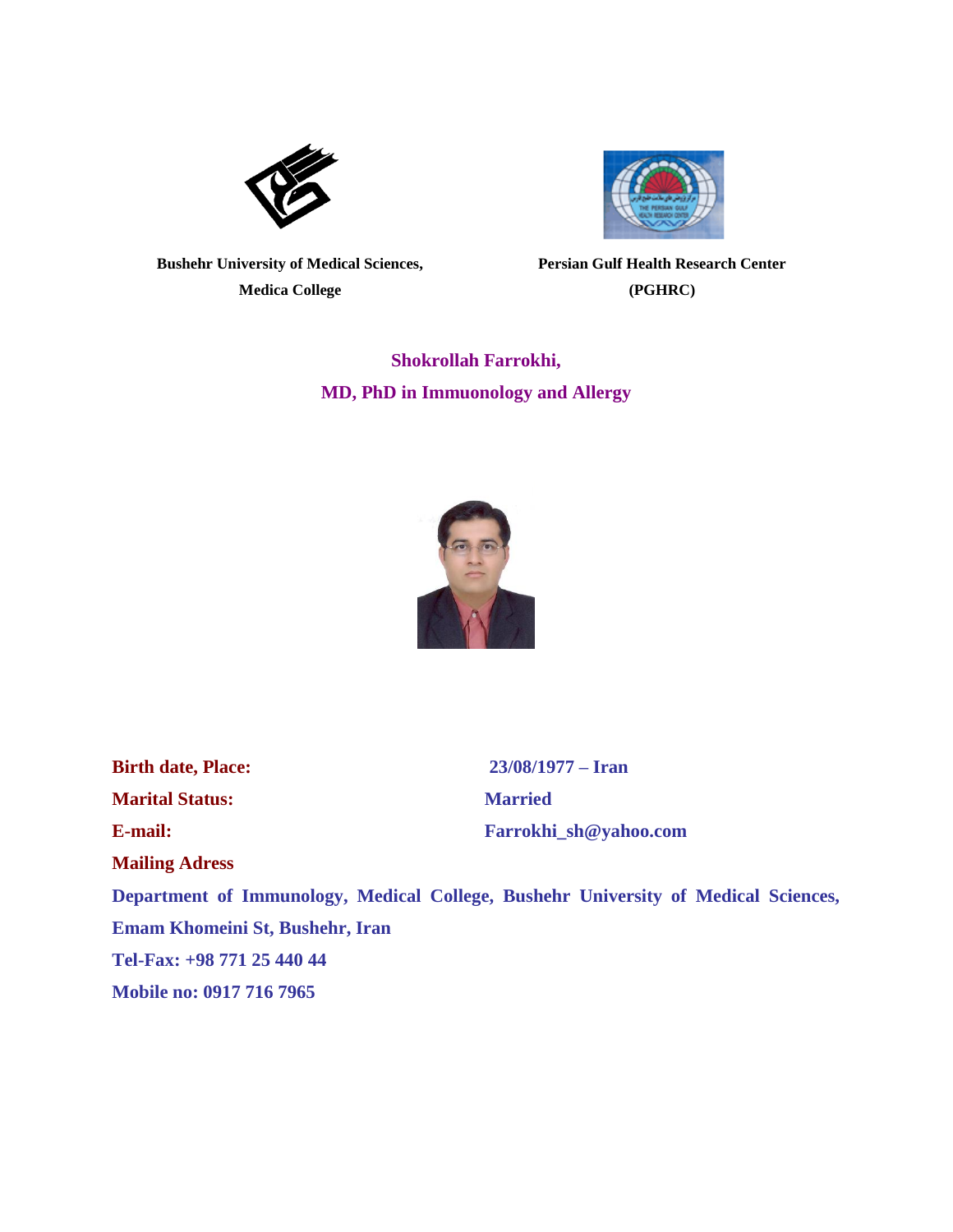### **Languages**

**Persian as the mother language, and English, Writing, Reading & Speaking Fluently**

### **Education**

**2002, Graduated from Bushehr University of Medical Sciences, Bushehr, Iran**

### **Thesis of MD**

**Assessment of Humoral Immune Factors in the Pathogenesis of Vitiligo** 

## **PhD Thesis Project**

**2009-2010, Ex vivo study of co-adminstration of Chenopodium album allergen and CpG ODN effects on peripheral mononuclear cells of patients with Allergic Rhinitis before and after treatment with Fluticasone nasal spray and Loratadine tablet**

## **Interest Research Field**

**Allergic and Immunodeficiency Diseases**

# **Membership in professional societies**

**2007, [European Academy of Allergology and Clinical Immunology \(EAACI\)](http://www.eaaci.org/)**

**2007, Iranian Society of Asthma and Allergy [\(ISAA\)](http://www.ctsnet.org/)**

**2002, Immunology, Asthma and Allergy Research Institute (IAARI)**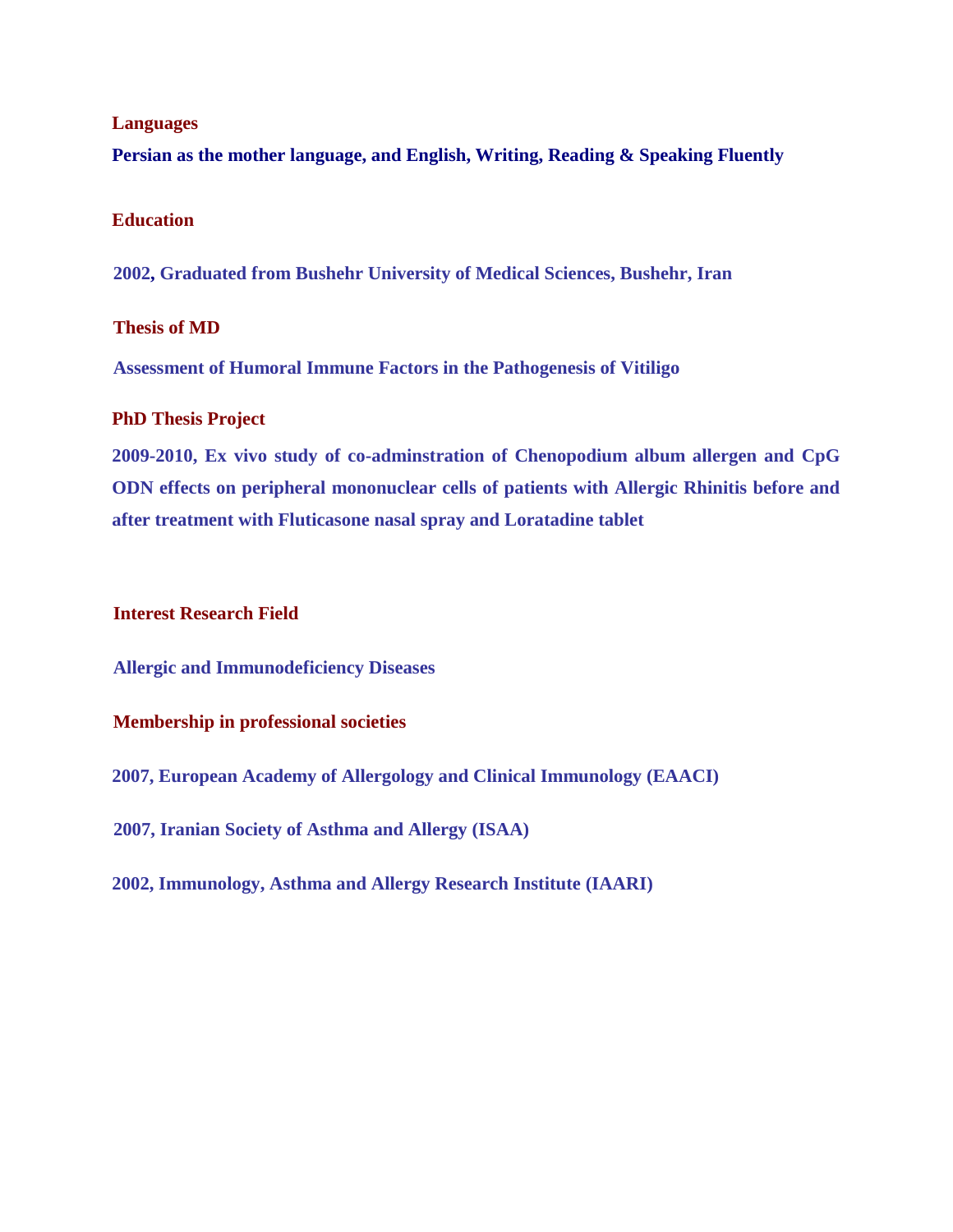## **Publications**

- **1-** S Farrokhi, M Hojjat-Farsangi, MK Noohpisheh, R Tahmasbi, N Rezaei. **Assessment of the Immune System in 55 Iranian Patients with Vitiligo.** European Academy of Dermatology and Venereology (2005) 19, 706-711.
- **2-** Shockrollah Farrokhi, Zahra pourpak, Mostafa Moin, Hedayatollah Nahvi, Parvin Majdinasab, Gholami, Anoushirvan Kazemnejad. **Adverse Drug Reactions in a Department of Pediatric Surgery.** Journal of tropical peadiatrics 2006 52(1): 72-3.
- **3-** Shockrollah Farrokhi, Zahra pourpak, Mostafa Moin, Hedayatollah Nahvi, Parvin Majdinasab, Gholami, Anoushirvan Kazemnejad. **Adverse Drug and Medical Instrument Reactions in a Pediatric Intensive Care Unit.** Pharmacoepidemiology and Drug Safety 2009; 18: 761–762
- **4-** Shokrollah Farrokhi, Tahereh Mousavi, Saba Arshi, Naser Javahertarash, Abdolreza Varasteh, Reza Falak, Nima Rezaei, Alireza Salekmoghadam. **Effect of Treatment with Intranasal Corticosteroids and Antihistamines on Cytokine Profiles of Patients with Allergic Rhinitis.** Accepted for publication in Iranian Journal of Allergy, Asthma and Immunology (2010)
- **5-** Shockrollah Farrokhi, Zahra Pourpak, Hamidieh AR , Mostafa Moin, Saba Arshi, Naser Javahertarash. **Clinical Course and Lab Data Analysis of 17 Iranian Patients with Wiskott Aldrich Syndrome.** Underreview in Iranian Journal of Allergy, Asthma and Immunology (2010)
- **6-** Shokrollah Farrokhi, Tahereh Mousavi, Saba Arshi, Abdolreza Varasteh, Nima Rezaei, Alireza Salekmoghadam. **Co-administration of Chenopodium Album Allergens and CpG Oligodeoxynucleotides Effects on Peripheral Blood Mononuclear Cells of Patients with Allergic Rhinitis Treated with Intranasal Corticosteroids and antihistamines.** Underreview in Iranian Journal of Allergy, Asthma and Immunology (2010)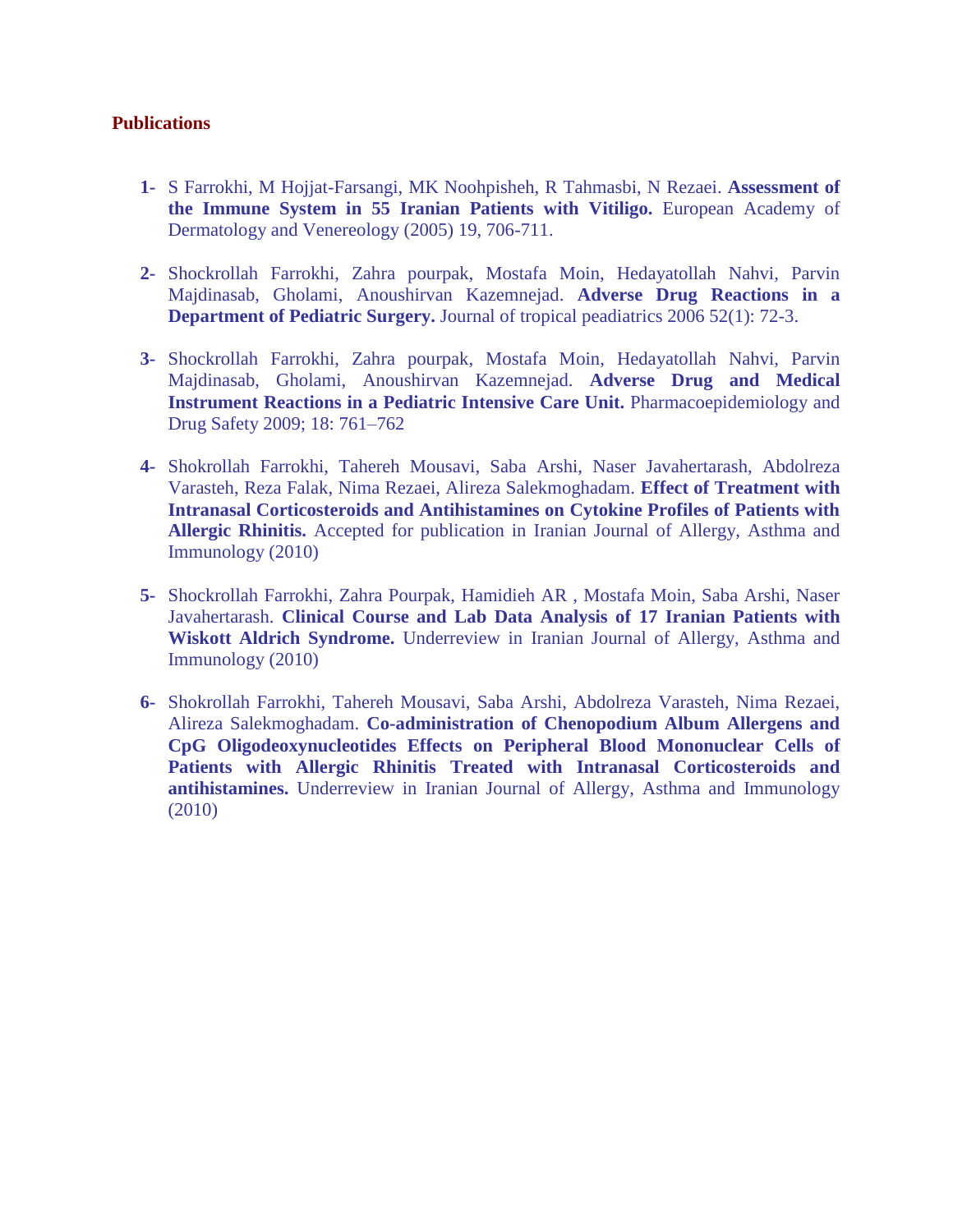# **Oral Presentation**

## **Podium Presentations**

| $\mathbf{1}$            | <b>Adverse drug reactions in a</b>                                                | <b>Arabia Pharmacy: A</b>                                              | $19 - 20$         | Riadh,                     |
|-------------------------|-----------------------------------------------------------------------------------|------------------------------------------------------------------------|-------------------|----------------------------|
|                         | department of pediatric<br>surgery                                                | profession in<br><b>Transition</b>                                     | <b>April 2005</b> | kingdom of<br><b>Saudi</b> |
| $\overline{2}$          | <b>Assessment of the immune</b><br>system in 55 Iranian patients<br>with vitiligo | <b>7st Immunology and</b><br><b>Allergy</b>                            | 2004              | Mashhad,<br><b>Iran</b>    |
| $\overline{\mathbf{3}}$ | <b>Adverse drug reactions in a</b><br>department of pediatric ICU                 | <b>19th International</b><br><b>Congress of Pediatrics</b>             | 2007              | Tehran,<br><b>Iran</b>     |
| $\overline{\mathbf{4}}$ |                                                                                   | <b>Nanotechnology in</b><br><b>Medicine</b>                            | 2007              | Tehran,<br><b>Iran</b>     |
| 5                       |                                                                                   | <b>Immunology of Aging</b>                                             | 2007              | Tehran,<br><b>Iran</b>     |
| 6                       |                                                                                   | <b>Nutrition in Allergy</b><br>and Asthma                              | 2008              | Tehran,<br><b>Iran</b>     |
| $\overline{7}$          |                                                                                   | <b>Pregnancy and</b><br><b>Asthma</b>                                  | 2008              | Tehran,<br><b>Iran</b>     |
| 8                       |                                                                                   | <b>HSCT</b> in Primary<br>Immunodeficiency                             | 2008              | Tehran,<br><b>Iran</b>     |
| 9                       |                                                                                   | <b>New Aspects of</b><br><b>Antihistamines</b>                         | 2008              | Tehran,<br><b>Iran</b>     |
| 10                      |                                                                                   | <b>Treatment of</b><br><b>Polyposis in Allergic</b><br><b>Rhinitis</b> | 2008              | Tehran,<br><b>Iran</b>     |
| 11                      |                                                                                   | <b>Asthma or Brochiolitis</b>                                          | 2009              | Tehran,<br><b>Iran</b>     |
| 12                      |                                                                                   | 9th Immunology and<br><b>Allergy Congress</b>                          | 2009              | Tehran,<br><b>Iran</b>     |
| 13                      |                                                                                   | <b>Pediatric asthma</b>                                                | 2009              | Tehran,<br><b>Iran</b>     |